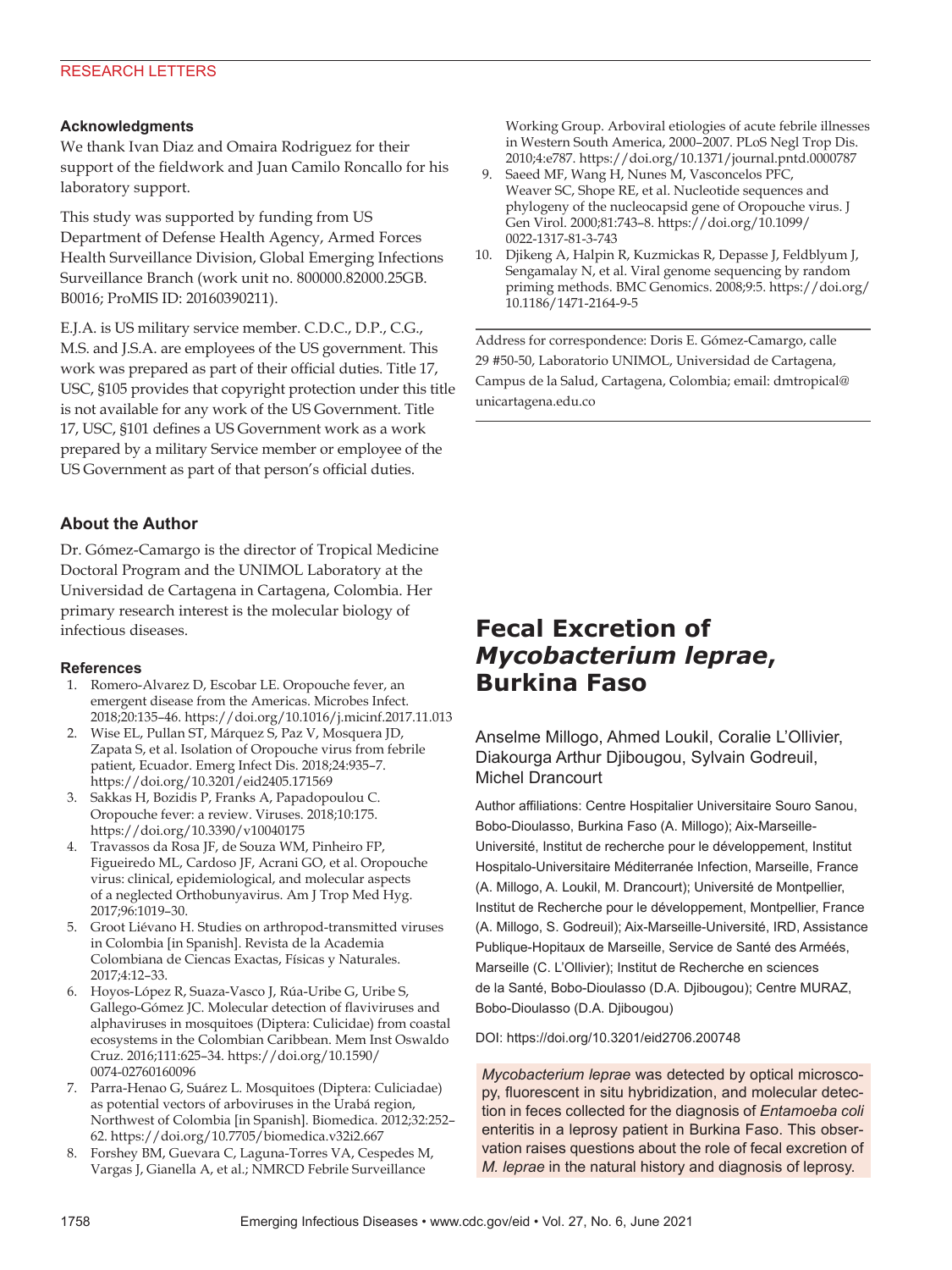Leprosy caused by *Mycobacterium leprae* remains endemic in Burkina Faso, a West Africa country with a level of disability 2 of 31.2% among new patient cases (*1*). Laboratory diagnosis of leprosy is determined by observation of acid-fast bacilli after microscopic examination of a Ziehl-Neelsen– stained nasal smears and cutaneous lesions (*1*). Recently, fluorescence in situ hybridization (FISH) was introduced as a complementary approach to increase the specificity of microscopic observations (*1*,*2*). We report on the specific microscopic detection of *M. leprae* in the stool specimen of a patient in Burkina Faso.

A 20-year-old man originating from the village of Bama in Burkina Faso sought care at the dermatology department at the Centre Hospitalier Universitaire Souro Sanou (Bobo-Dioulasso, Burkina Faso) for multiple infiltrated papules and nodules on his face and ear pavilions. These symptoms were accompanied by rhinitis and nosebleeds, which had been evolving for >2 months. Clinical examination further showed nasal enlargement (papulonodular), ulcerative-crusted lesions on the limbs, ulnar nerve hypertrophy, and a sausage-like appearance of the fingers, all of which suggested a lepromatous form of leprosy. A nasal smear and skin biopsy were performed on an infiltrative lesion (right arm), and 3 swab specimens were collected from a skin wound (left forearm), crusted lesions (elbow of right arm), and ulcerative papules (left arm). All samples were microscopically examined after Ziehl-Neelsen staining and revealed acid-fast bacilli in all 5 samples. Acid-fast bacilli were further identified as *M. leprae* by partial PCR amplification sequencing of the *rpoB* gene using a validated protocol (*1*).

The patient also had abdominal pain, and stool samples were collected to check for parasites. Microscopic examination (at 400× magnification) of fresh stool specimens mixed with Lugol's solution revealed

cysts containing >6 nuclei, suggesting cysts of *Entamoeba coli*. Microscopic examination of the stool specimens filtrate after Ziehl-Neelsen staining (at 60× magnification) revealed 2 acid-fast bacilli per 300 microscopic fields (Figure).

Identification of the pathogens was confirmed by a PCR-based method and FISH for *M. leprae* (Appendix, https://wwwnc.cdc.gov/EID/article/27/6/20- 0748-App1.pdf). Because *M. leprae* has been identified as an intra-amoebal pathogen (*3*), we tested the intracystic location of *M. leprae* by FISH in clarified stool specimens using sucrose-density gradients. In brief, the cyst wall was permeabilized by incubating stool specimen in 1 mL of cellulase (Sigma Aldrich, https://www.sigmaaldrich.com) for 48 hours at 45°C (*4*). After cellulase activity was stopped by washing with physiologic water and 5 minutes of centrifugation at 3,000 g, the pellet was incorporated into 4',6-diamidino-2-phenylindole-FISH staining. Observation of 8 *Escherichia coli* cysts disclosed nuclei stained with 4',6-diamidino-2-phenylindole and an absence of any detectable *M. leprae* by FISH (Figure). Dynamic, dormant, and dead staining to identify the viability of mycobacteria (*5*) revealed dead mycobacteria in the skin biopsy, the 3 cutaneous swab specimens, and stool specimens, whereas 8 bacilli out of a total of 22 observed in a series of 6 microscopic fields in the nasal smear were dynamic (Appendix Figure).

Previous reports relied only on Ziehl-Neelsen staining to assess the presence of acid-fast bacilli in stool specimens collected from patients in whom leprosy was diagnosed, without any further formal identification (*6*,*7*). In the patient we report, stoolborne acid-fast bacilli were identified as *M. leprae* by 2 independent methods in the presence of negative controls. These *M. leprae* organisms were possibly swallowed by the patient along with blood or upper respiratory secretions during leprosy rhinitis and epistaxis (*7*). This observation correlates with



**Figure.** Optical microscopy observation of *Mycobacterium leprae* in the stool specimens of a leprosy patient in Burkina Faso. A) Ziehl-Neelsen staining; B) fluorescence in situ hybridization. No mycobacteria were observed inside the *Entamoeba coli* cysts (C). Scale bars represent 10 (A), 20 (B), and 20 (C) microns.